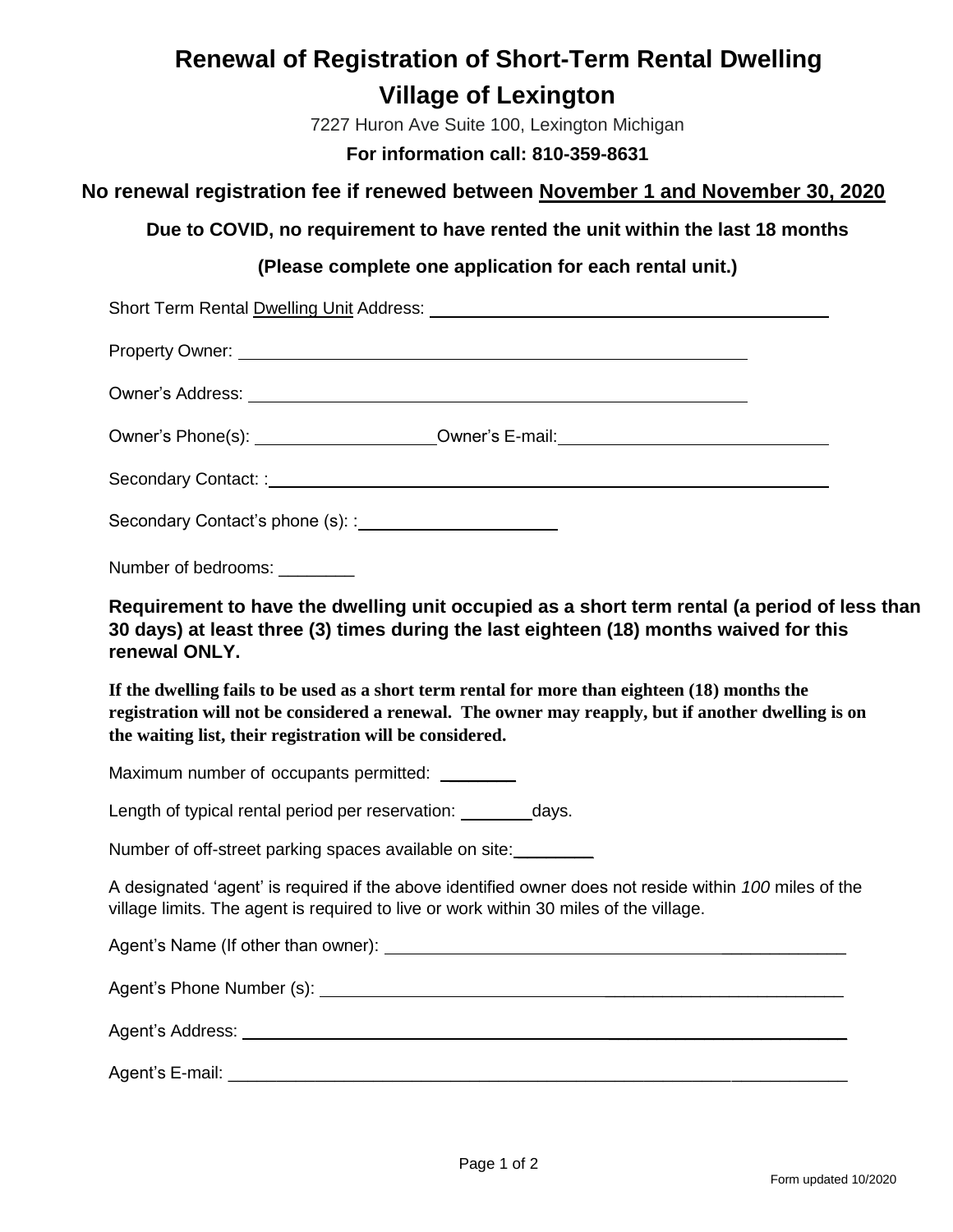### **AFFIDAVIT**

The signer(s) of this form does hereby state, warrant, certify and affirm the following:

- 1) All of the information on the attached registration form is true.
- 2) Each dwelling unit will have an operating smoke detector in each bedroom and an operating carbon monoxide detector on each floor. These appliances will be maintained every ninety (90) days at a minimum.
- 3) Contact information will be posted in at least two prominent locations in the dwelling and will include:

Street address of dwelling

Owner's name and phone number(s) and

Secondary contact' name and phone number(s)

- 4) A copy of the village's *Good Neighbor* materials will be provided to the renters each time the dwelling unit is rented.
- 5) This registration form is accurate and complete.

| <b>OWNER'S SIGNATURE:</b> | <b>DATE:</b> |
|---------------------------|--------------|
|                           |              |

*By signing above, the owner/agent of the dwelling unit certifies that the above statements are true. Statements found to be falsified on this application and affidavit will be grounds to revoke the rental permit.*

NOTICE: The issuance of a permit for a short term residential rental dwelling shall in no way impact the zoning of the subject property and shall not prevent the Village from enforcing Zoning Ordinance regulations and limitations on said property, or any other applicable code of the Village.

| Office Use Only                                                        |  |  |
|------------------------------------------------------------------------|--|--|
| Conditions (if any): _____                                             |  |  |
|                                                                        |  |  |
|                                                                        |  |  |
| This residential unit is renewed for a short-term rental for one year. |  |  |
| <b>Village Official</b><br>Date                                        |  |  |